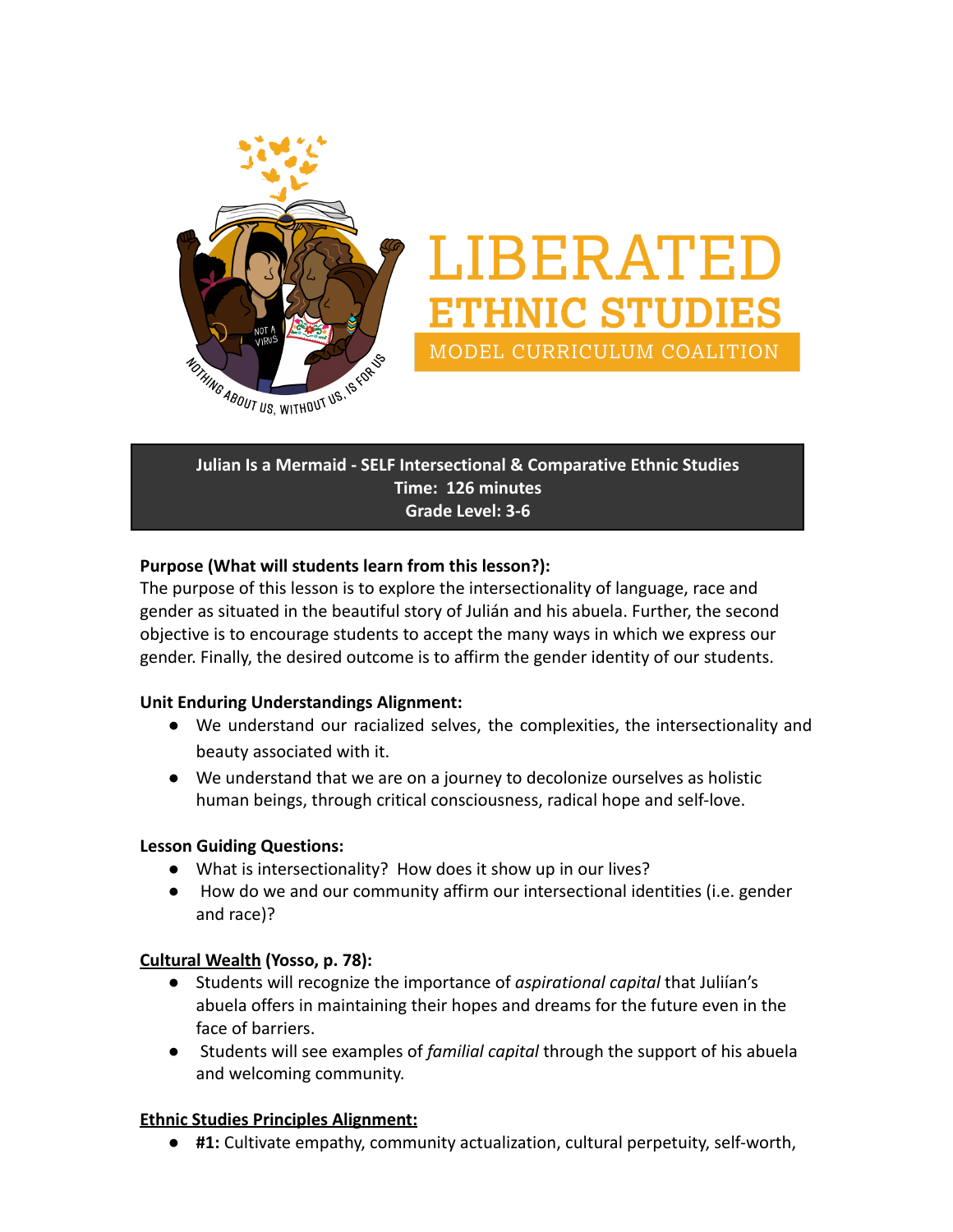self-determination, and the holistic well-being of all participants, especially Native peoples and people of color.

**● #7:** Conceptualize, imagine, and build new possibilities for post-imperial life that promotes *collective narratives of* transformative resistance, critical hope, and radical healing. $1$ 

#### **Standards Alignment:**

- **● [CCSS.ELA-LITERACY.CCRA.R.1](http://www.corestandards.org/ELA-Literacy/CCRA/R/1/)**
- **● [CCSS.ELA-LITERACY.CCRA.R.3](http://www.corestandards.org/ELA-Literacy/CCRA/R/3/)**
- **● [CCSS.ELA-LITERACY.CCRA.R.7](http://www.corestandards.org/ELA-Literacy/CCRA/R/7/)**

#### **Materials:**

| Julian is a Mermaid by Jessica Love | Chart paper                               |
|-------------------------------------|-------------------------------------------|
|                                     | Markers                                   |
|                                     | Computer and projector (to watch video of |
|                                     | read aloud)                               |

#### **Modifications, Accommodations, Resources for Multilingual Students :**

| Use the slide deck to preview vocabulary<br>offering examples of the key terms.     |  |
|-------------------------------------------------------------------------------------|--|
| Sentence frames are utilized to support<br>language learners.                       |  |
| Pair bilingual students with monolingual<br>students to assist as peer translators. |  |

#### **Critical Vocabulary:**

| <b>CRITICAL</b><br><b>VOCABULARY</b> | Definition and Rationale for choosing<br>this word, phrase, or concept                                                 | Idea for pre-teaching<br>or front-loading the<br>concept. |
|--------------------------------------|------------------------------------------------------------------------------------------------------------------------|-----------------------------------------------------------|
| <b>Intersectionality</b>             | The parts of racialized identity that<br>intersect with other parts of who we are.<br>This helps shape our whole self. |                                                           |
| <b>Gender Expression</b>             | The many ways we express our gender.<br>Sometimes it is the clothes we choose to                                       |                                                           |

<sup>1</sup> Tintiangco-Cubales, Allyson. And Curammeng, Edward 2018. "Pedagogies of Resistance: Filipina/o Gestures of Rebellion'' Against the Inheritance of American Schooling in Tracy Buenavist and Arshad Ali's (Eds.) Education At War: The Fight for Students of Color in America, pg. 233-238.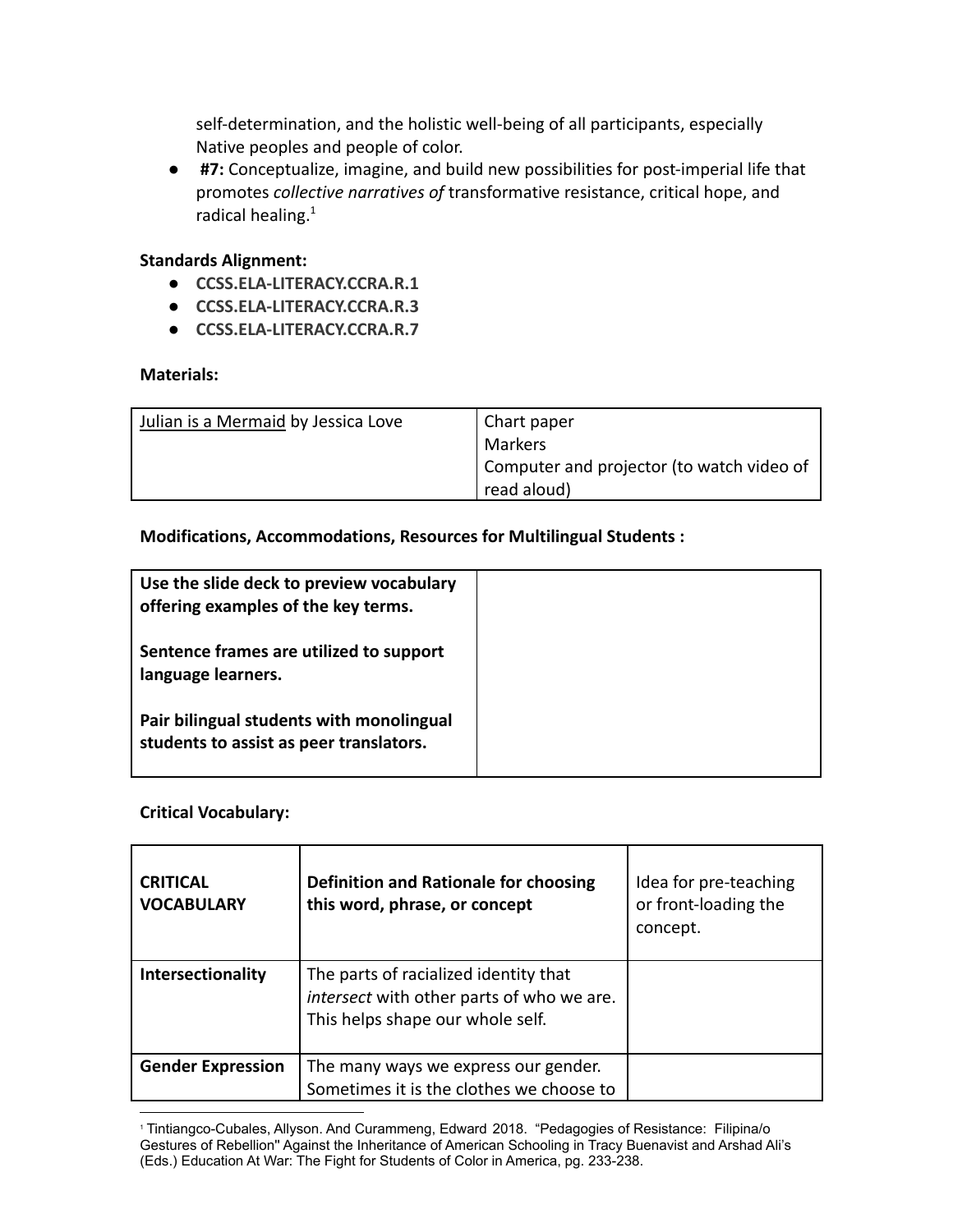| ' wear; how we comb our hair; or how we |  |
|-----------------------------------------|--|
| paint our face.                         |  |

## **C1: Cultural Ritual and/or Energizer**

| <b>STEP</b> | <b>DESCRIPTION</b>                                              | <b>TIME</b> |
|-------------|-----------------------------------------------------------------|-------------|
| Step 1      | <b>Land Acknowledgement</b>                                     | 2 min       |
| Slide 3     |                                                                 |             |
| Step 2      | <b>Ancestor Acknowledgement</b>                                 | 2 min       |
| Slide 4     |                                                                 |             |
| Step 3      | Use the slidedeck to begin a Personal Reflection on Julian      | 5 mins      |
| Slide 5     | standing before the mirror                                      |             |
|             | Who is Julián?                                                  |             |
|             | What do you see?                                                |             |
| Step 5      | <b>Pair Share</b>                                               | 10 minutes  |
|             | Share your words with a partner.<br>$\bullet$                   |             |
|             | What do your answers have in common?<br>$\bullet$               |             |
|             | How do they differ?<br>$\bullet$                                |             |
|             |                                                                 |             |
| Step 6      | We are going to read Julian's story and learn more about him.   | 7 minutes   |
|             | Let's see how your responses compare to who he is in the story. |             |

# **C2: Critical Concepts**

| <b>STEP</b> | <b>DESCRIPTION</b>                                               | TIME      |
|-------------|------------------------------------------------------------------|-----------|
| Step 7      | <b>Pre Reading: Intersectionality</b>                            | 10 mins   |
| Slide 6     | Student popcorn read the definition: The parts of racialized     |           |
|             | identity that intersects with other parts of who are. This helps |           |
|             | shape our whole self.                                            |           |
|             | In this book Julián's intersectionality includes race,           |           |
|             | gender, and language.                                            |           |
|             | • Let's see if you can name them.                                |           |
| Step 8      | Have you ever wondered                                           | 5 minutes |
| Slide 7     | Girls are portrayed as weak, when they are strong. Boys          |           |
|             | are supposed to be strong, when sometimes they want              |           |
|             | to cry.                                                          |           |
|             | Boys are supposed to like trucks and playing baseball,           |           |
|             | when maybe they like dolls and dancing. Girls are                |           |
|             | supposed to like playing house, when maybe they like             |           |
|             | pretending to be construction workers.                           |           |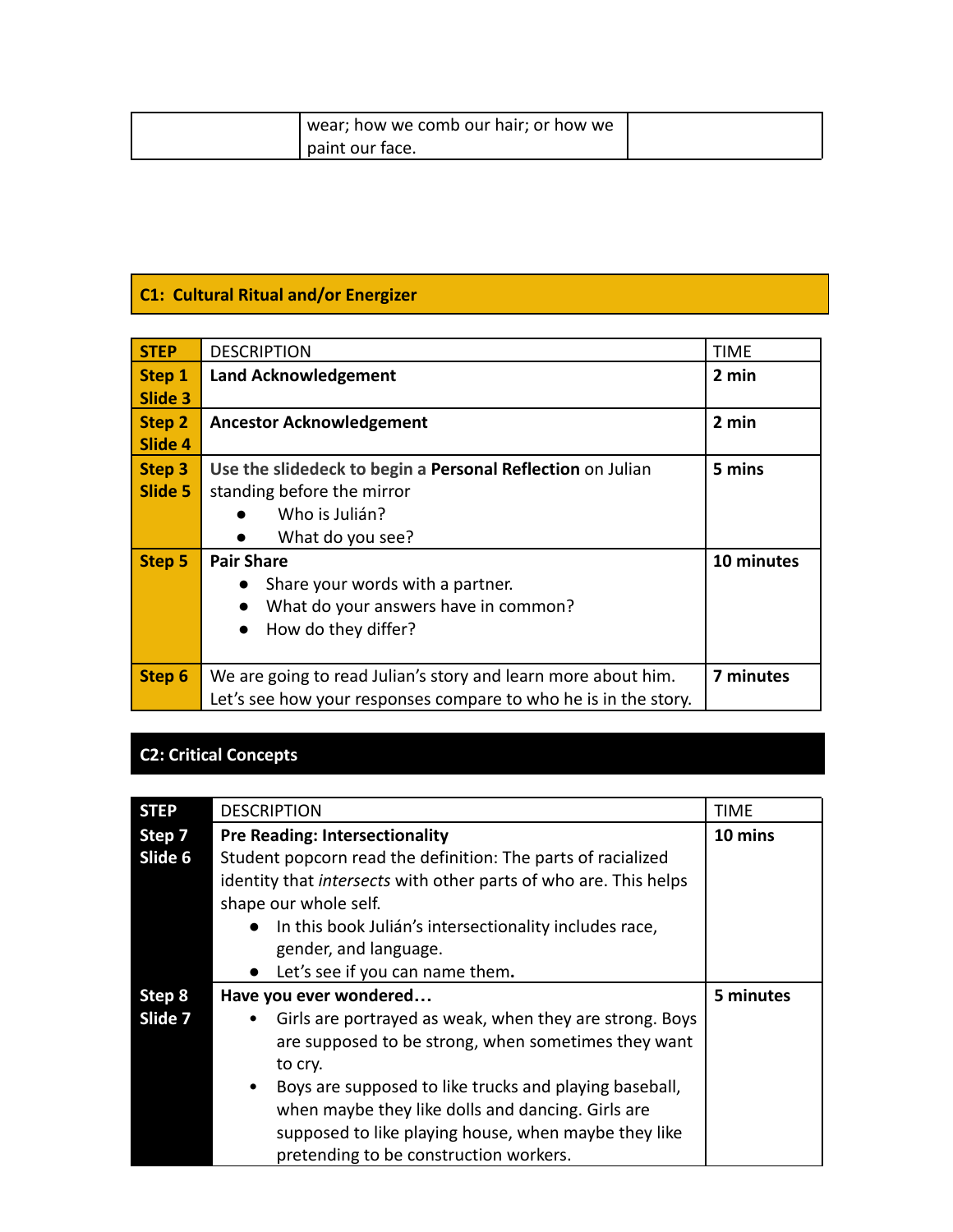|          | Girls are supposed to wear pink frilling flowered<br>$\bullet$  |         |
|----------|-----------------------------------------------------------------|---------|
|          | clothing, when maybe they like wearing red, black and           |         |
|          | blue baseball caps. Boys are supposed to like basketball        |         |
|          | jerseys, when maybe they like bright violet shirts.             |         |
|          | These are all traditional rules of gender expression.           |         |
| Step 9   | <b>Pre Reading</b>                                              | 10 mins |
| Slide 8  | Have student popcorn read the definition. The many ways we      |         |
|          | express our gender. Sometimes it is the clothes we choose to    |         |
|          | wear; how we comb our hair; or how we paint our face.           |         |
|          | Sometimes, we get to choose. Sometimes, others<br>$\bullet$     |         |
|          | choose for us.                                                  |         |
|          | Let's see if you can describe how the term applies in           |         |
|          | this story.                                                     |         |
| Step 10  | <b>Pre Reading</b>                                              | 10 min  |
| Slide 9  | In our lives there are always people who support us             |         |
|          | unconditionally. They are there for us in good times and in bad |         |
|          | times.                                                          |         |
|          | • Who is that for you?                                          |         |
|          | Is there more than one person?<br>$\bullet$                     |         |
|          |                                                                 |         |
|          | Julián had people, too. Listen and watch Julián's people and    |         |
|          | prepare to discuss the following questions, once the story has  |         |
|          | concluded.                                                      |         |
|          | Who are they?<br>٠                                              |         |
|          | What do they mean to Julián?<br>$\bullet$                       |         |
|          | What do they give Julián?<br>٠                                  |         |
|          | Where do abuela and the mermaids take Julián?<br>$\bullet$      |         |
| Step 11  | Julián is a Mermaid                                             | 20 mins |
| Slide 10 | Read                                                            |         |
|          | Play the video ( <i>Video 1 or Video 2</i> )<br>$\bullet$       |         |
|          | Review Pre-reading questions                                    |         |
|          |                                                                 |         |

#### **C3: Community Collaboration and/or Critical Cultural Production**

| <b>STEP</b> | <b>DESCRIPTION</b>                                               | TIME |
|-------------|------------------------------------------------------------------|------|
| Step 11     | Pair Share/Small Groups/Chart/Share<br>30 mins                   |      |
| Slide 11    | Who remembers what intersectionality and gender                  |      |
|             | expression mean?                                                 |      |
|             | In your small groups discuss and chart                           |      |
|             | What is Julian's intersectionality? How does it show<br>$\Omega$ |      |
|             | up?                                                              |      |
|             | Abuela<br>$\blacksquare$                                         |      |
|             | Mermaid<br>$\blacksquare$                                        |      |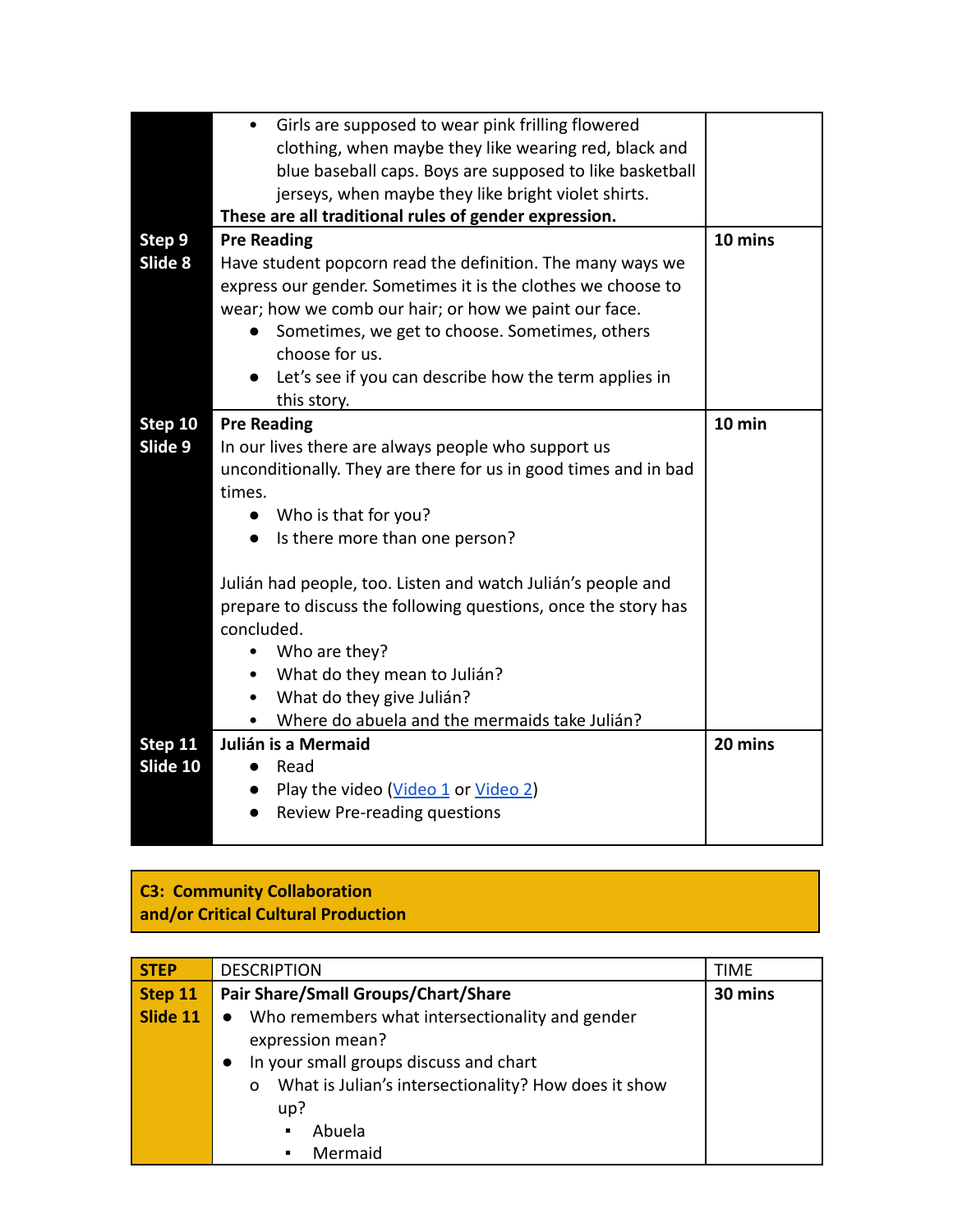|                    | Julian<br>The Neighborhood.<br>How does Julian demonstrate Gender Expression?<br>Do you ever feel like you are forced to act a certain way<br>because of your gender? How does that feel?<br>How can we work together so that everyone can freely<br>express their identities?                                                                                                          |         |
|--------------------|-----------------------------------------------------------------------------------------------------------------------------------------------------------------------------------------------------------------------------------------------------------------------------------------------------------------------------------------------------------------------------------------|---------|
| Step 12<br>Slide 1 | <b>Our Pledge</b><br>Have Students complete the following sentence frame:                                                                                                                                                                                                                                                                                                               | 15 mins |
|                    | Julián's intersectionality is the control of the set of the set of the set of the set of the set of the set of<br>and<br>. We know this, because<br>He freely expresses his gender identity by<br>and becoming a mermaid. His abuela affirms his gender<br>expression by<br>We believe that we can work together to create a world that<br>will affirm and support gender expression by |         |

### **C4: Conclusive Dialogue/Critical Circular Exchange**

| Step 13 | <b>Post and Gallery Walk</b><br>• The Close Sentence of all groups.                                                                                                                                                   |
|---------|-----------------------------------------------------------------------------------------------------------------------------------------------------------------------------------------------------------------------|
| Step 14 | Affirming Intersectionality Community Agreements from the<br>sentence:<br>We believe that we can work together to create a better<br>world that will affirm and support gender expression and<br>intersectionality by |

#### **RESOURCES AND NOTES**

- **Resources**
- Julián is a Mermaid read-aloud videos: ([Video 1](https://www.youtube.com/watch?v=M0C_yvkbY_0) or [Video 2\)](https://www.youtube.com/watch?v=nFdmkUsQ9ZU)

**\_\_\_\_\_\_\_\_\_\_\_\_\_\_\_\_\_\_\_\_\_\_\_\_\_\_\_\_\_\_\_\_\_\_\_\_\_\_\_\_\_\_**

- **Notes**
- **● Worksheets and Handouts:**